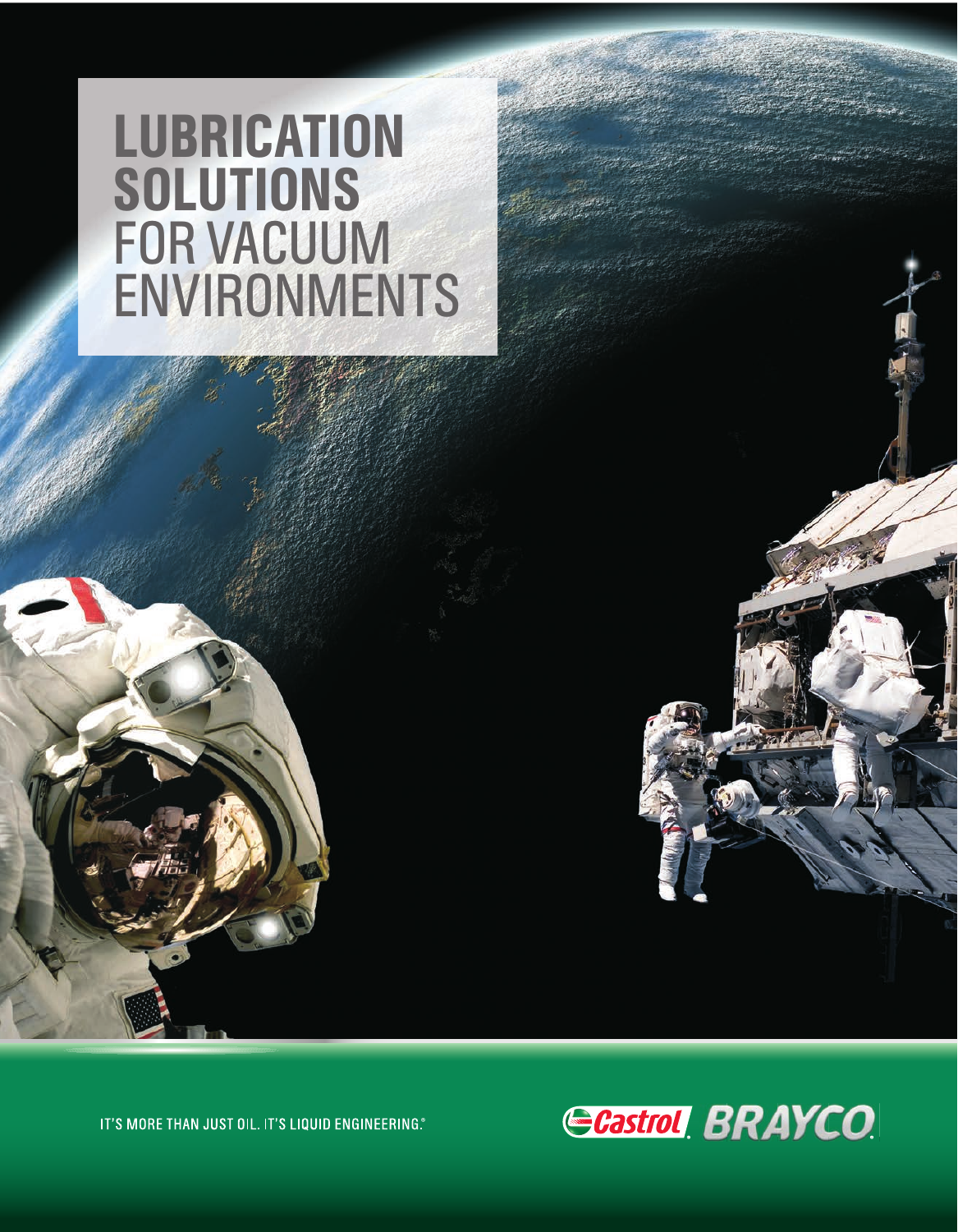Castrol perfluoropolyether lubricants are the lowest outgassing and lowest volatility lubricants available on the market. Castrol Brayco® 815 Z oil is the standard for low outgassing, low temperature lubricants. Brayco 815 Z combines a pour point below -70°C, ASTM E595 outgassing results of <1.0% Total Mass Loss and <.01% Collectible Volatile Condensable Materials at 125°C and 10-5 torr vacuum. As a stand-alone product or as the base oil in one of our many PFPE greases, Brayco 815 Z has been successfully used in many manned and unmanned missions in Earth orbit, as well as missions to the Moon and to Mars.

Castrol began customizing product solutions for semiconductors customers in the mid-1990s by developing the Castrol Microcote (now Castrol Braycote®) line of low outgassing and low volatility lubricants. Like our Castrol Brayco perfluoropolyether lubricants, the Braycote product line has been proven to enhance equipment functions by virtually eliminating lubricant outgassing and greatly reducing the formation of particulates and chemical reactions. Castrol's PFPE lubricants are ideal for vacuum, cleanroom and reactive chemical (e.g. oxygen) environments and applications.

Castrol PFPE lubricants are LOX/GOX compatible, exhibit a strong resistance to most chemicals, acids and bases and are not soluble in jet fuel and rocket propellant applications. Recognizing that a special solvent was required to effectively clean our PFPE lubricants, Castrol developed the Castrol Brayco IC X-100 solvent.

Castrol's research and development capabilities provide the analysis our customers need to determine the best lubrication solutions for critical and non-critical applications. Typical areas of use are the lubrication of ball bearings, roller bearings, linear motion components, key miniature bearings, sinter bearings, lead screws, vacuum pumps, valves, wafer lifts and process chamber shutters, as well as other applications where evaporative weight loss at high temperature, vapor pressure and/or low temperature performance are critical.

## CASTROL® PERFLUOROPOLYETHER (PFPE) LUBRICANTS HAVE BEEN THE VACUUM ENVIRONMENT LUBRICANTS OF CHOICE FOR OVER 35 YEARS.



| <b>PRODUCT</b>                    | KINEMATIC VISCOSITY . cST |          | EVAPORATION | <b>VAPOR PRESSURE</b>          |              |             |
|-----------------------------------|---------------------------|----------|-------------|--------------------------------|--------------|-------------|
|                                   | 100°C                     | 40°C     | -40°C       | WT LOSS %                      | @20°C        | @100°C      |
| Castrol <sup>®</sup> Brayco® 815Z | 45 $(99^{\circ}C)$        | 148(38°) | 6,500       | 0.36<br>72 hrs @ 232°C (450°F) | $4x10^{-13}$ | $2x10^{-9}$ |

| PRODUCT          | DESCRIPTION                                                            |
|------------------|------------------------------------------------------------------------|
| Brayco® IC X-100 | Designed for use in grease plating<br>metals, plastics and elastomers. |

IT'S MORE THAN JUST OIL. IT'S LIQUID ENGINEERING.®

**ECastrol BRAYCO** 

| <b>PRODUCT</b>                   | <b>NLGI</b>    | <b>TEMPERATURE</b>                                                             | EVAPORATION               | <b>BASE OIL VAPOR PRESSURE</b>                  |                                                   |
|----------------------------------|----------------|--------------------------------------------------------------------------------|---------------------------|-------------------------------------------------|---------------------------------------------------|
|                                  | <b>GRADE</b>   | RANGE                                                                          | WT LOSS % / 22 HRS, 204°C | $@20^{\circ}C$                                  | $\omega$ 100°C                                    |
| Castrol® Braycote® 600 EF        |                | $-80^{\circ}$ C to 204 $^{\circ}$ C<br>$(-112^{\circ}$ F to $400^{\circ}$ F)   | 0.26                      | $4x10^{-13}$                                    | $2x10^{-9}$                                       |
| Castrol® Braycote® 601 EF        |                | -80 $^{\circ}$ C to 204 $^{\circ}$ C<br>$(-112^{\circ}$ F to 400 $^{\circ}$ F) | 0.87                      | $4x10^{-13}$                                    | $2x10^{-9}$                                       |
| Castrol® Braycote® 602 EF        |                | -80 $^{\circ}$ C to 204 $^{\circ}$ C<br>$(-112^{\circ}$ F to $400^{\circ}$ F)  | 0.22                      | $4x10^{-13}$                                    | $2x10^{-9}$                                       |
| Castrol® Braycote® Micronic 700  |                | $-80^{\circ}$ C to 204 $^{\circ}$ C<br>$(-112^{\circ}$ F to $400^{\circ}$ F)   | 0.14                      | $4x10^{-13}$                                    | $2x10^{-9}$                                       |
| Castrol® Braycote® Micronic 1613 | $\overline{2}$ | $-72^{\circ}$ C to 204 $^{\circ}$ C<br>$(-100^{\circ}$ F to $400^{\circ}$ F)   | 0.18                      | $4x10^{-13}$                                    | $2x10^{-9}$                                       |
| Castrol® Microcote® 296          |                | $-50^{\circ}$ C to 204 $^{\circ}$ C<br>(-58°F to 400°F)                        | 0.14                      | $5x10^{-13}$ for whole<br>grease (extrapolated) | $3.5x10^{-10}$ for whole<br>grease (extrapolated) |

| <b>PRODUCT</b>          | NLGI GRADE<br>22 HRS. 204°C | <b>TEMPERATURE</b><br>RANGE                                                                   | EVAPORATION<br>WT LOSS % / 22 HRS, 204°C | <b>MILITARY SPECIFICATION</b><br><b>CERTIFICATION</b> |  |
|-------------------------|-----------------------------|-----------------------------------------------------------------------------------------------|------------------------------------------|-------------------------------------------------------|--|
| Castrol® Braycote® 804  |                             | -54°C to 149°C<br>(-65°F to 300°F)                                                            | 10.0 @ 149 °C                            | MIL-PRF-27617F, Type 1                                |  |
| Castrol® Braycote® 806* |                             | -30 $^{\circ}$ C to above 204 $^{\circ}$ C<br>$(-22^{\circ}F \text{ to above } 400^{\circ}F)$ | .60                                      | MIL-PRF-27617F, Type III                              |  |

#### CASTROL SPECIALTY OILS

#### CASTROL SPECIALTY CLEANERS AND SOLVENTS

#### CASTROL SPECIALTY GREASES

### CASTROL SPECIALTY MILITARY SPECIFICATION GREASES

\* available with Corrosion Inhibitor

perfluorinated lubricants and other halogenated lubricants. Compatible with most